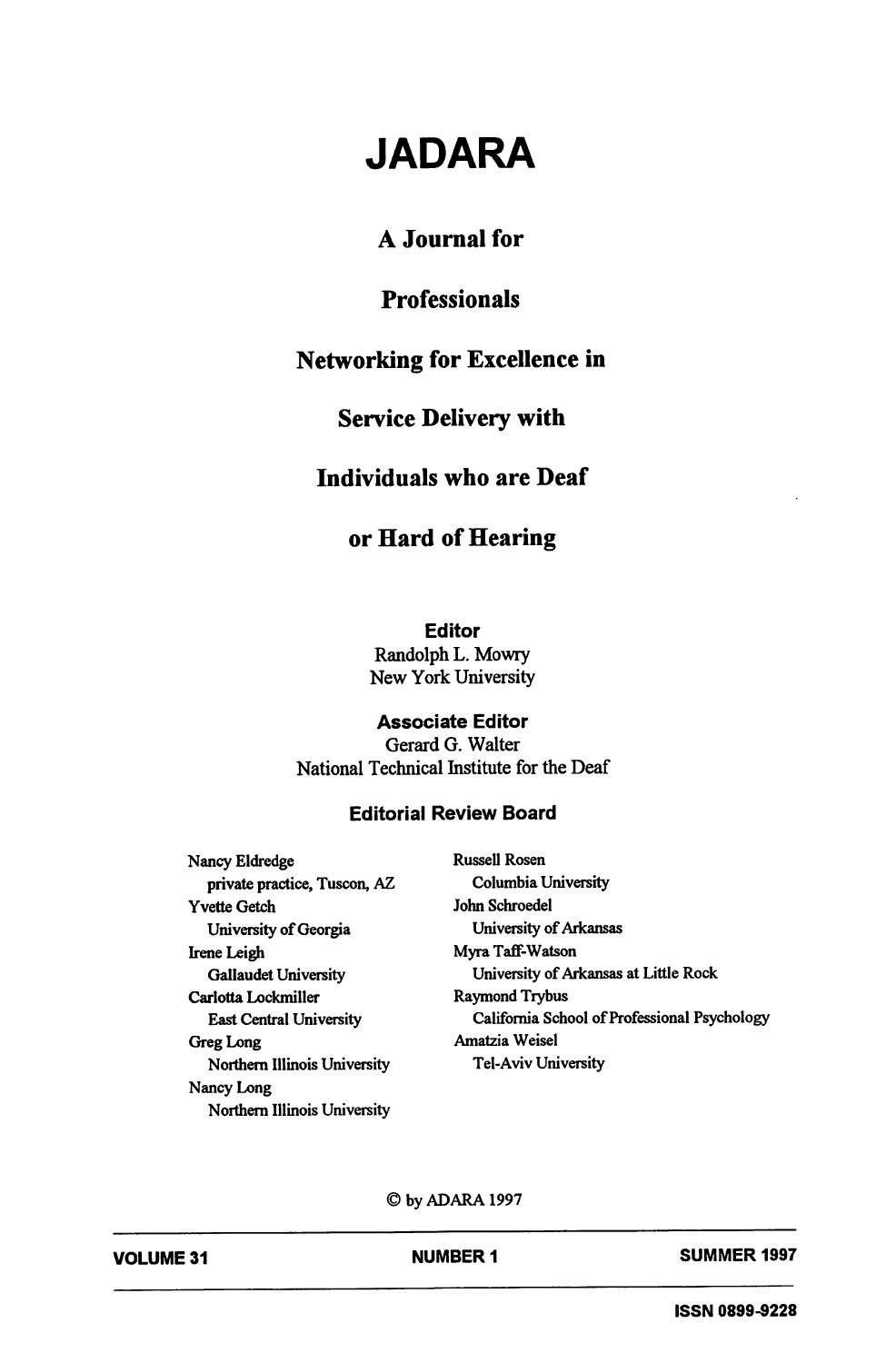#### EDITORIAL POLICY AND GUIDELINES

JADARA is a publication for professionals networking for excellence in service delivery with individuals who are deaf or hand of hearing. Its focus is on the application of new knowledge to practice. JADARA is a forum for practitioners and researchers to talk with each other for the purpose of advancing the state of the art in human services. JADARA seeks research which is relevant to practice, and which is communicated in ways to excite, energize, and inspire the work of practitioners. It also seeks to present the observations ofpractitioners in ways which are amenable to empirical study and demonstration, and which engage the attention of researchers to phenomena observed to be significant in practice.

JADARA pages are primarily devoted to full-length articles. In addition, it publishes brief reports (two double-spaced typed pages=one journal page) as a vehicle for new ideas, preliminary results, studies with provocative results but limited samples, and similar materials. Also of interest are reviews of test and curriculum materials and book reviews of items of interest to the field. Letters to the editor on general issues or in response to previously published articles are especially welcome.

#### Guidelines for submission of manuscripts

Authors should prepare manuscripts according to the Publication Manual of the American Psychological Association (4<sup>th</sup> edition). Manuscripts should be typed double-spaced, and with 1.5" margins on each side. Major manuscripts (but not brief reports) must be accompanied by an abstract of 100-150 words which is typed on a separate page. Four copies of each manuscript should be submitted on good quality paper with print quality which is clear and legible.

In addition to the printed text, authors are required to submit a copy of the manuscript in electronic form. Should your manuscript be accepted for publication, this will greatly expedite editorial composition. JADARA is prepared using WordPerfect. You can submit a disk in WordPerfect format, or one of the following: (1) For users of IBM PC compatible equipment submit the copy in standard ASCII text format using a 3.5" disk; (2) APPLE Macintosh users may submit copy on a 3.5" disk in text format; (3) users with a link to the INTERNET can send an ASCII text file of their manuscript (see below for address). Manuscripts submitted electronically must be accompanied by printed copies in the format described above.

The editorial review process is conducted in a manner as anonymous as possible. Therefore, each copy of a manuscript should include a separate title page listing the authors' names and affiliations; these should not appear elsewhere in the manuscript. Manuscripts should also be as free as possible of other clues to the authors' identities. However, given the small size of our field, complete anonymity of review cannot be guaranteed despite these safeguards. The Editor and the Editorial Review Board are committed to a review process which is as professional, objective, and impartial as possible.

Manuscripts, correspondence and/or questions regarding JADARA should be directed to:

Randolph L. Mowry, Ph.D. Telephone: 212.998.5224 v/tty Editor, JADARA Fax: 212.995.4192 Program in Deafness Rehabilitation 35 West 4<sup>th</sup> Street, Suite 1200 New York, NY 10012-1172

New York University **E-mail:** randolph.mowry@nyu.edu